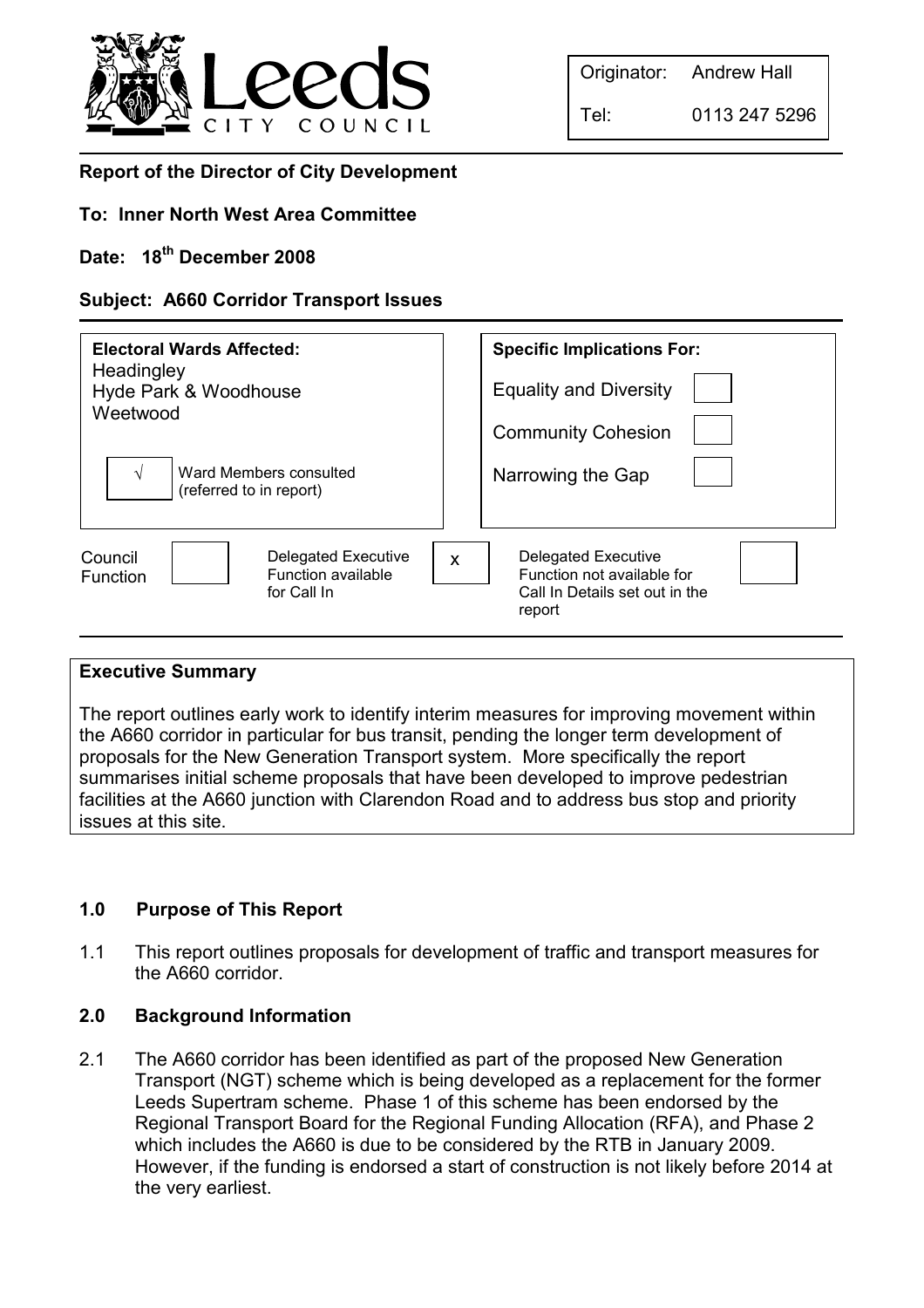2.2 In view of the NGT timetable. Investigations are being undertaken to develop an interim package of measures that will provide early improvements, especially to the reliability and timing of bus services. These proposals will be designed to be compatible, as far as possible, with the ultimate NGT scheme.

#### 3.0 Main Issues

- 3.1 Studies assessing congestion on the major radials in the Leeds District have shown the A660 to be one of the most congested. Morning peak inbound traffic speeds were among the lowest of those studied and similarly the evening peak speeds outbound were the lowest in the district.
- 3.2 Peak traffic flows on this corridor are low in comparison to other major radials, however bus patronage is amongst the highest. Given the higher than average ratio of bus users to car users, there is potential for bus priority measures to be particularly effective on this corridor with significant benefits for existing and future passengers.
- 3.3 Issues of reliability and timing for the large number of bus services are a matter of continuing concern for passengers and the local community. These concerns are shared by the Council, Metro and the bus operators.
- 3.4 High flows of pedestrians and cyclists are also a feature of the inner sections of the A660 route. Surveys indicate over 100 cyclists traveling towards Leeds city centre in the busiest peak hour.
- 3.5 There are a also a number of issues with regard to road safety with the junctions at Rampart Road, Hyde Park Corner, North Lane, Shaw Lane and the Ring Road identified in the Council's sites for concern listings. There is also a long standing aspiration to improve the provision for pedestrians at the junction with Clarendon Road and to address the very poor bus facilities at this location. In addition, a study for Leeds Cycling Action Group and funded by the area committee has identified issues relating to cycling.
- 3.7 Traffic surveys indicate the following key data in relation to this corridor:
	- $\triangleright$  Bus flows There are 27 service buses (34 south of Clarendon Road) scheduled each way in the peak hours along this corridor. Journey time data shows considerable variation at all times of day but particularly in the peak where variability is almost twice as high as the inter-peak. In the evening peak outbound buses have the lowest speeds on any radial route in Leeds, averaging well below 10mph for the entire length of the route. For example between Hyde Park Corner and Headingley centre buses take an average of ten minutes longer than at other times
	- $\triangleright$  Bus patronage Over 2500 passengers use services on the A660 during the morning peak with similar levels in the evening. Services are also very well used during the off-peak periods.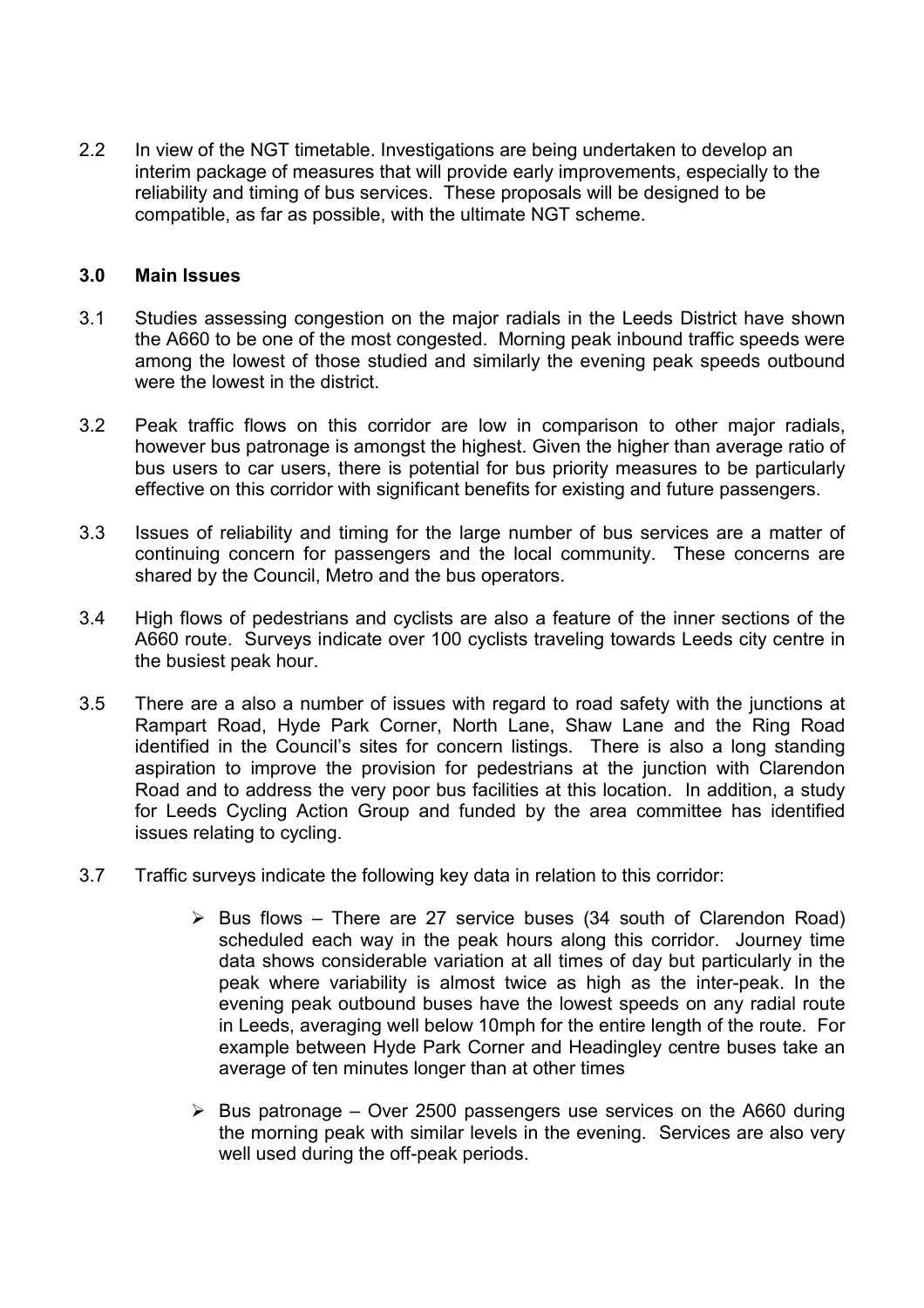- $\triangleright$  Traffic flow Whilst relatively low in comparison to other key radials, congestion has similar effects on journey time and public transport reliability to those experienced elsewhere on the network. Flows in the morning peak have reached 1897 vehicles, whilst the evening peak flows are slightly lower at 1726 vehicles.
- $\triangleright$  Cycle flow Cycle traffic is relatively high on this corridor with around 175 cyclists observed throughout the morning peak, with similar flows in the evening albeit dispersed over a longer period.
- $\triangleright$  Pedestrian flows There are heavy pedestrian flows along this corridor at peak periods particularly South of Headingley centre. All crossing points along the route are busy including (but not limited to) the main junctions at Hyde Park Corner and Clarendon Road. Morning counts indicate an hourly total of 634 pedestrian crossing movements at the Woodhouse Lane/Clarendon Road junction.
- 3.7 The delays and congestion affecting bus movements in this corridor are such that it is considered that there is a strong case in conjunction with the other issues identified to identify interim measures for introduction prior to the proposed NGT scheme.

#### 4.0 Proposals

- 4.1 In order to address the issues identified above, initial desk top studies have been undertaken to identify where measures might have the greatest impact in reducing some of the key problems along this route. These key locations are identified on the plan provided on the route plan at Appendix 1 and discussed further as follows.
- 4.2 Whilst ideally the range of problems described above would be tackled as part of a single integrated scheme, their complexity is such that it may be more practical to bring forward proposals in a phased manner as their evaluation and development proceeds. At the present time approval has been granted for the fees needed to develop to a more detailed level the outline proposals identified below for the Clarendon Road junction and to take forward further investigation and development of solutions for the other issue identified later in this section.

#### Woodhouse Lane Clarendon Road (Section 1)

- 4.3 As a first stage outline proposals for the provision of improved pedestrian facilities at the junction of Clarendon Road and Woodhouse Lane including new controlled facilities across the Clarendon Road leg of the junction. This has been a long standing request. At the same time as part of the junction works, which require the reconfiguration of the traffic signals it is proposed to take the opportunity to address the sub standard bus stop facilities by providing a bus priority facility. Details of the outline scheme are included in Appendix 2 and identified as Section 1 on the route plan.
- 4.4 Elsewhere on the A660 corridor, using the data described in Section 3, a number of key locations are currently being examined further prior to bringing forward outline proposals for further discussion and consultation.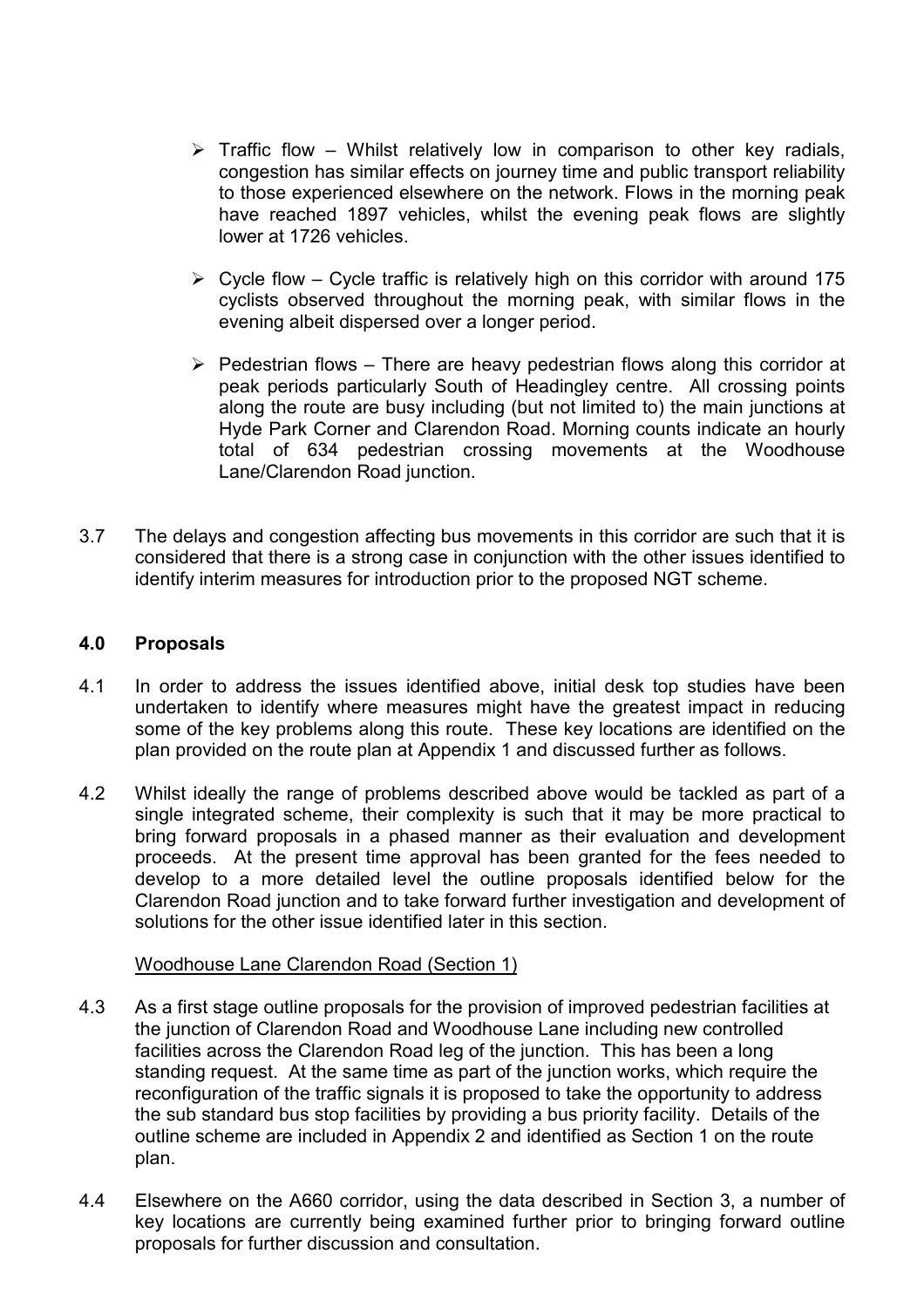### Hyde Park Corner area (Section 2)

4.5 This site and the adjacent Rampart Road junction are both identified in the Council's road injury sites for concern. At Hyde Park Corner there are long standing issues concerning the adequacy of the existing pedestrian facilities and also the present layout is not best suited to the movement of traffic with a number of conflicting turning movements. At the same time the traffic signal installation is dated and does not provide for the most efficient priority to be given to public transport movements. In terms of Rampart Road there are particular issues relating to the turning movements onto and off the A660 which could be addressed by the introduction of traffic signals integrated with improvements at Hyde Park Corner and the proposals for the Clarendon Road junction.

# Hyde Park Corner to Headingley Centre (Section 3)

4.6 As identified earlier, in the outbound direction this location is a major source of delay to bus services. Taking a typically peak hour outbound flow of 1200 passengers, these extra peak delays with a cumulative cost to passengers of around 200 hours in travel time and in this context there is a compelling economic case for action, aside from the real benefits that could accrue to passengers. It is likely that the most effective measure would be the provision of an outbound bus lane which has been investigated. Such a proposal would have implications for the present cycle lane provision which would require to be modified and further advice is being taken on this matter.

# Headingley Centre and Otley Road (Section 4)

4.7 A study is being undertaken to assess what steps can be taken to improve conditions in Headingley Centre in particular in terms of the bus queuing and stopping arrangements. Similarly the section of route between Shaw Lane and the Ring Road is being examined, including the junctions with Weetwood Lane and Church Wood Avenue. This work will form the basis for developing and consulting on possible solutions during 2009.

# A6120 Ring Road junction (Section 5)

4.8 This location has been identified as requiring improvements as part of the NGT with particular issues relating to the need for improved public transport priorities, together with formal provision for pedestrians and cyclists across all legs of the junction. In this regard an outline bid for resources to be allocated from the Regional Funding Allocation has been submitted to the Regional Transport Board for the improvement of key junctions along the A6120 route including the A660. Subject to the development of detailed proposals and the approval of the Department for Transport this scheme could begin on site in 2014.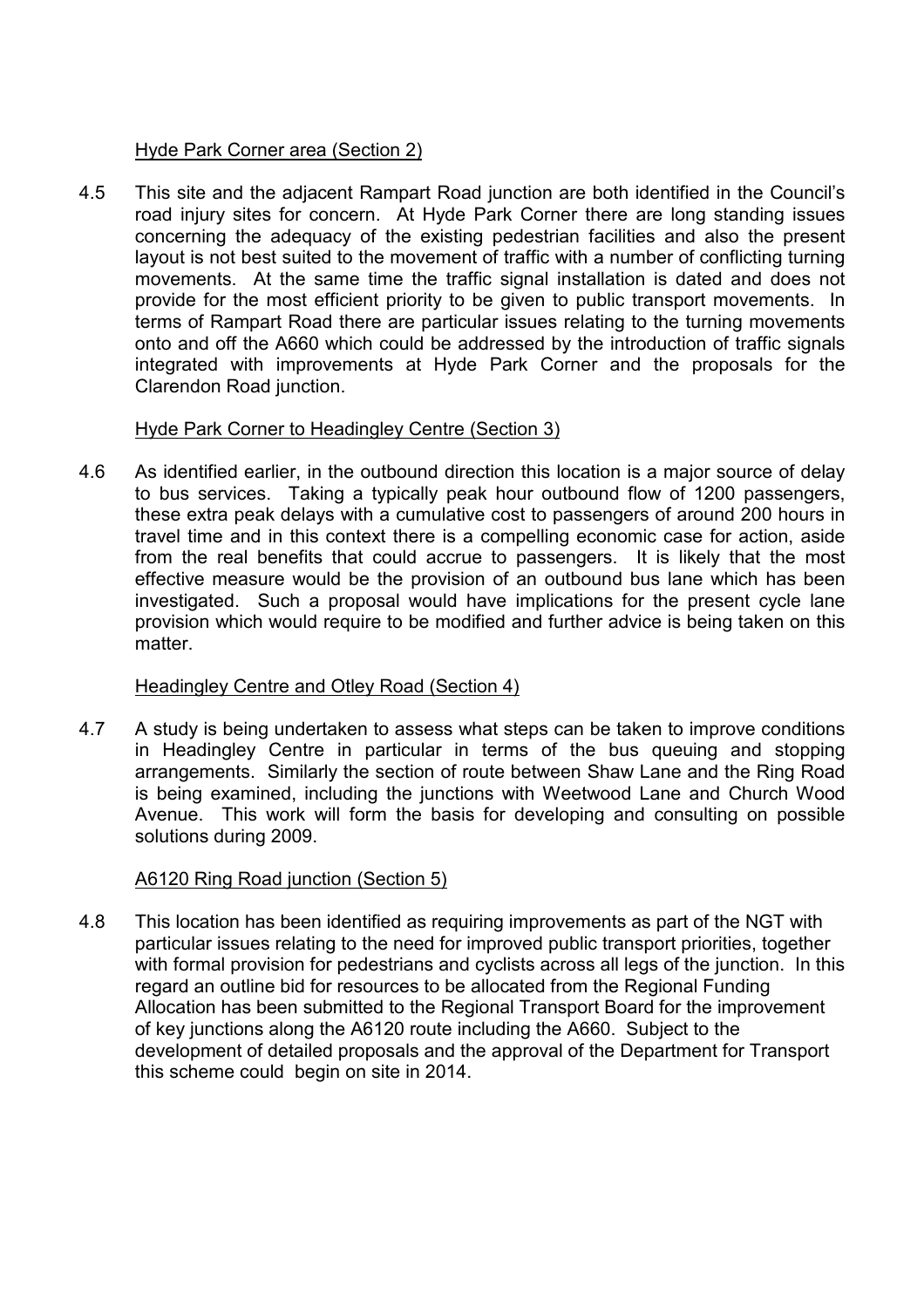#### A660 North of the A6120 (Section 6)

4.9 Whilst the NGT scheme will include proposals for a park and ride site at Bodington and the associated priority facilities, at the present time the Council does not have sufficient resources from its core LTP funding to bring forward a scheme of this magnitude without specific major scheme funding. Therefore, work is being undertaken with the NGT project team to evaluate the options for bringing forward this scheme earlier. Any further decisions on this element of the scheme will need to await the decisions of the Regional Transport Board concerning the bid for Phase 2 of the NGT scheme.

### 5.0 Implications for Council Policy and Governance

- 5.1 Compliance with Council Policies
- 5.1.1 Environmental Policy: The proposals contained within this report are in accordance with the aims of the Policy in that the improvement works will reduce the number and severity of accidents thereby creating a safer local environment and will help encourage the use of public transport
- 5.1.2 Mobility: The provision of dropped crossings and pedestrian facilities will provide a positive aid to all pedestrians and ease pedestrian movement across the A660 Woodhouse Lane and Clarendon Road.
- 5.1.3 Local Transport Plan (LTP): The proposals contained in this report are in accordance with Primary Objectives of the Local Transport Plan: to improve safety, security and health in particular to reduce the number and severity of accidents thereby creating a safe environment, making public transport more accessible for the public, improve the highway network and provide facilities for each road user
- 5.1.4 Ethnic minorities, women and disabled people: This report has no implication for ethnic minorities or women.
- 5.2 Legal and Resource Implications
- 5.2.1 Funding: With the exception of the scheme at the Ring Road roundabout (which is the subject of a major scheme bid) it is anticipated that the potential capital costs of any measures agreed will be met from the Council's Local Transport Plan funding
- 5.2.2 Staffing: There are no additional staffing implications arising from these proposals.